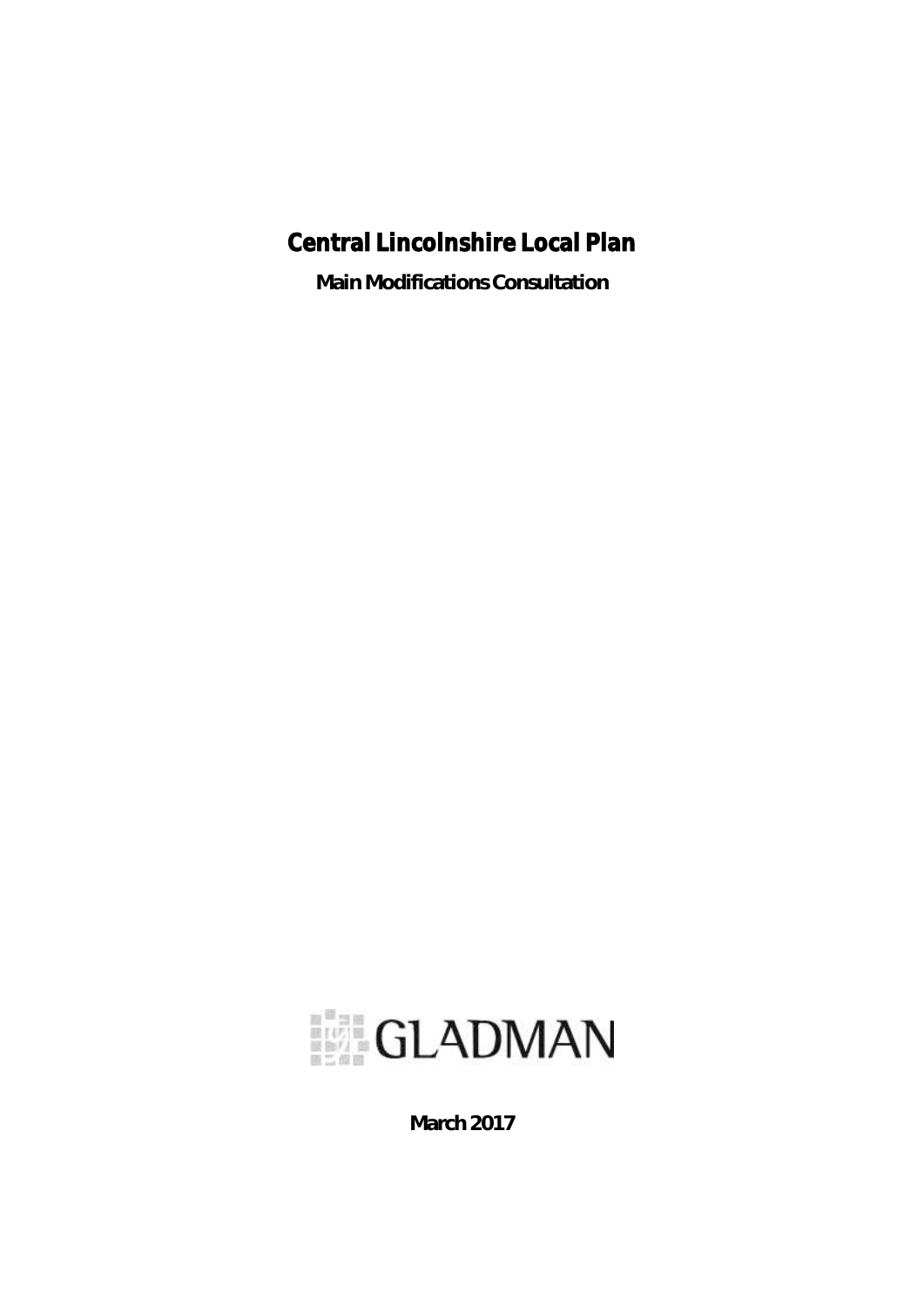# **CONTENTS**

| 1.1            |  |  |
|----------------|--|--|
| 1.2            |  |  |
| $\overline{2}$ |  |  |
| 2.1            |  |  |
| 2.2            |  |  |
| 2.3            |  |  |
| 2.4            |  |  |
| 2.5            |  |  |
| 2.6            |  |  |
| 2.7            |  |  |
| 2.8            |  |  |
| 3              |  |  |
| 3.1            |  |  |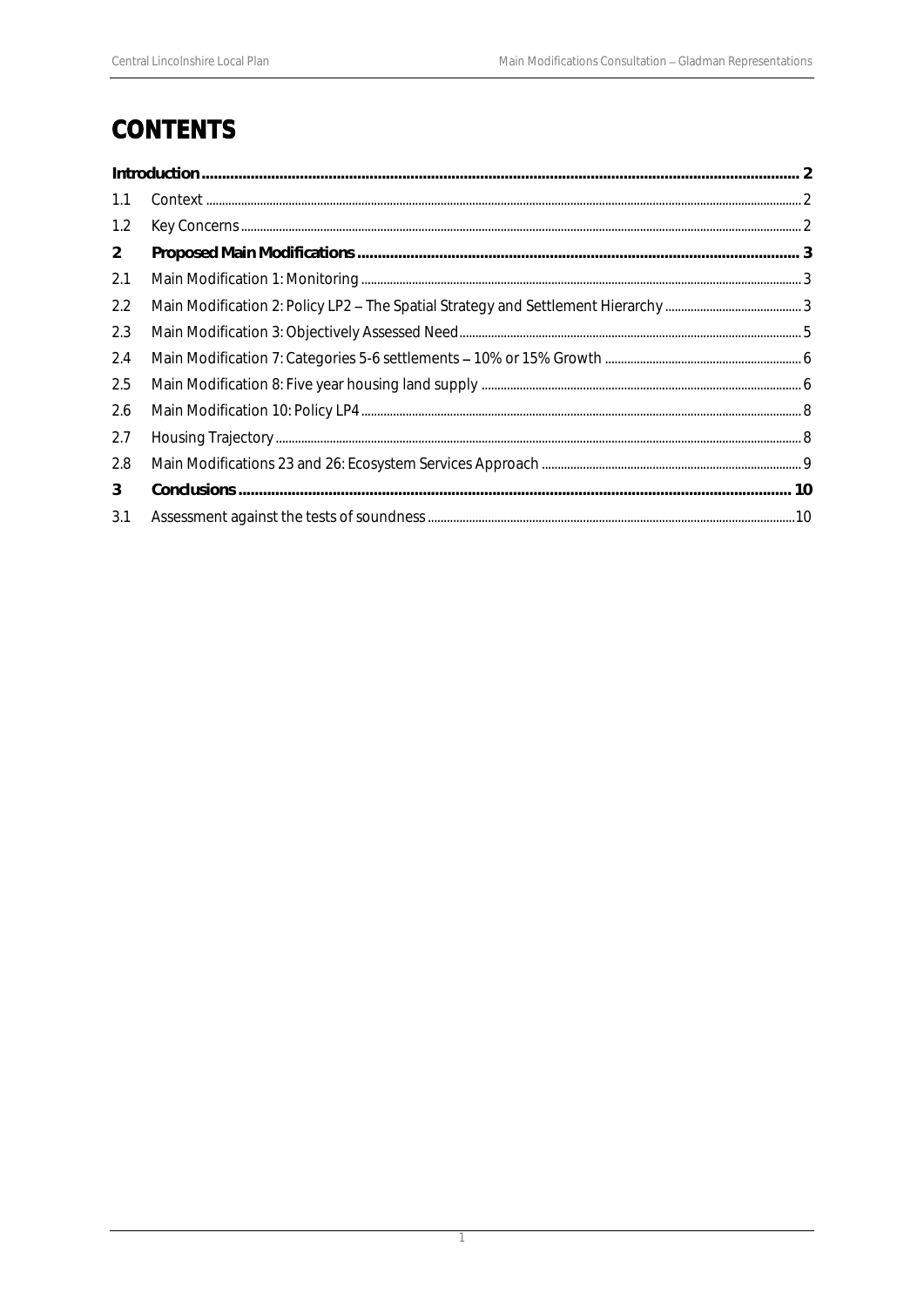## <span id="page-2-0"></span>**INTRODUCTION**

### <span id="page-2-1"></span>1.1 Context

- 1.1.1 These representations are submitted by Gladman Developments Ltd (from here on referred to as "Gladman") in response to the current consultation on the Central Lincolnshire Local Plan proposed Main Modifications.
- 1.1.2 Gladman have been actively involved in the preparation and examination of the Central Lincolnshire Local Plan (CLLP). This response is structured around the proposed modifications, providing comments in relation to the modifications and policies of particular concern to Gladman. This submission reiterates a number of points raised through earlier rounds of consultation and submissions made at the Examination in Public (EiP).

## <span id="page-2-2"></span>1.2 Key Concerns

- 1.2.1 Gladman have a number of outstanding objections and concerns with the CLLP, which brings into question the soundness of the plan as a whole. The key areas of concern are as follows:
	- Housing Requirement /  $OAN Gladman$  remain of the opinion that the housing requirement contained in the Local Plan does not correspond with the upper end of the OAN range. The selection of a lower figure does not reflect the National Planning Policy Framework's (the Framework) requirement to set a positive vision for the future or support the need to 'boost significantly the supply of housing'.
	- 5 year housing land supply- Gladman do not consider the use of the 'Liverpool' method to be an appropriate basis for calculating 5 year housing land supply in Central Lincolnshire. This methodology has only been endorsed by the Committee at the EiP. This is particularly important as the 5 year supply on adoption of the CLLP is marginal at best.
	- Over reliance on Sustainable Urban Extensions- the CLLP places a significant reliance on the delivery of Sustainable Urban Extensions (SUEs) to meet housing needs. This directly impacts on the ability to provide choice in the housing market given the strong rural market<sup>1</sup> and housing needs going unmet.
	- Housing Trajectory It currently remains unclear what level of housing will be delivered on each individual site over the plan period and is therefore uncertain whether the housing target will be achieved.
	- Stringent tests Whilst Gladman support the Committee's decision to deviate from the use of settlement boundaries across Central Lincolnshire, we are concerned that the layers of tests required to promote development opportunities will act to unnecessarily prevent sustainable growth opportunities and does not allow for the flexibility advocated by the Framework to respond to changing market conditions over time.

1

<sup>&</sup>lt;sup>1</sup> As identified in the Committee's Matter 3 response to Q24.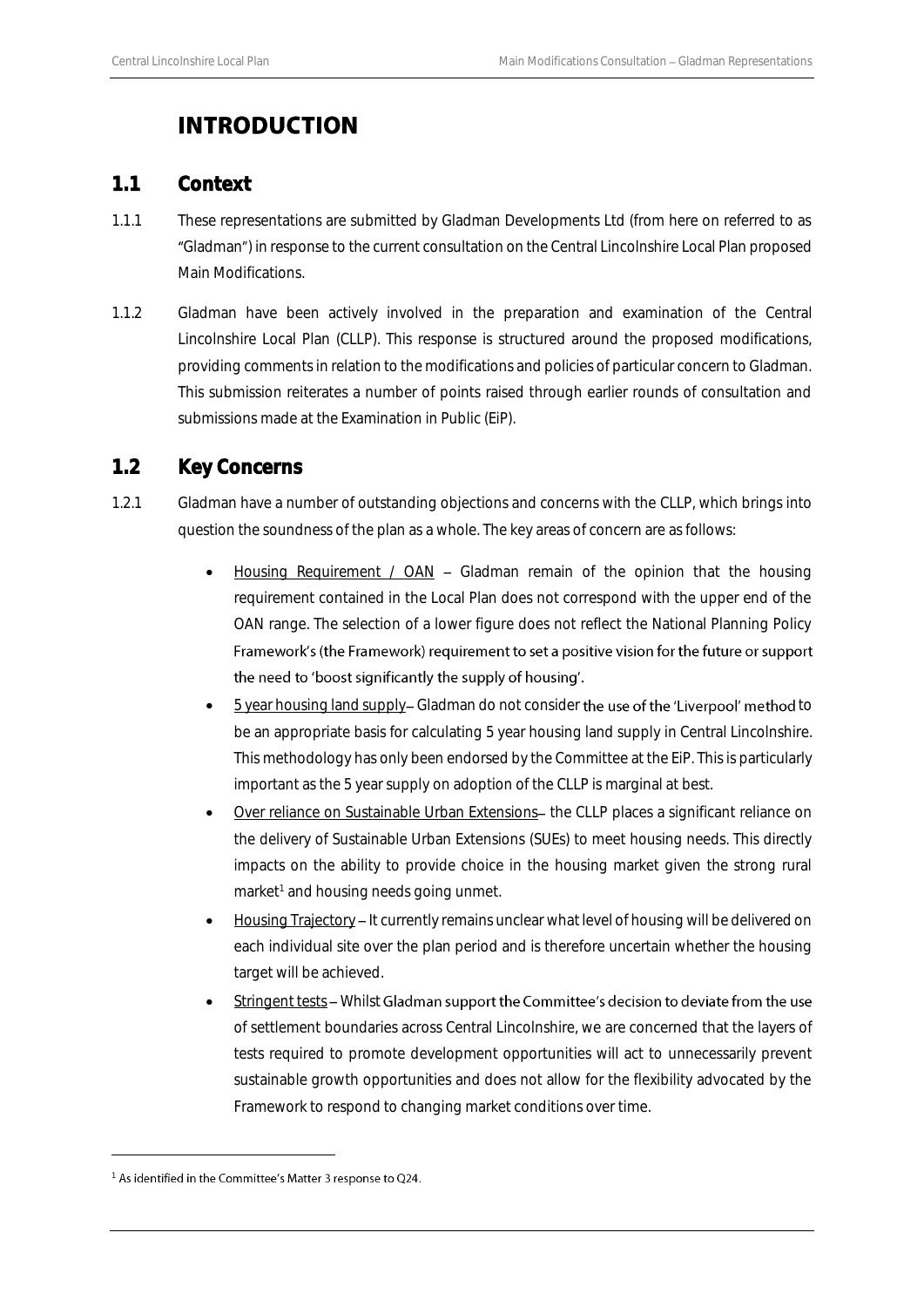## <span id="page-3-0"></span>2 PROPOSED MAIN MODIFICATIONS

### <span id="page-3-1"></span>2.1 Main Modification 1: Monitoring

- 2.1.1 MM1 outlines the intention that the local planning authorities will monitor the effectiveness of LP2 to assess whether the policy provides an effective framework for decision-making. If monitoring reveals that the Local Plan does not provide an effective framework, the Committee will take steps to address the matter through a partial or full review of the Local Plan or through the preparation of a Supplementary Planning Document (SPD).
- 2.1.2 In general, Gladman raise concerns regarding the lack of clarity within MM1, specifically it is unclear how monitoring will be used to predict and then take action to address housing shortfalls. MM1 does not identify how monitoring will be used to identify whether Policy LP2 provides an effective policy framework for decision taking nor does it provide any information over how effective action will take place to rectify any potential housing shortfall. This is a key issue which must be addressed to ensure the soundness of the plan. Gladman reiterate the need for a 'trigger event' to be included in the Plan such as that identified in the Inspector's Report to the North Northamptonshire Joint Core Strategy which stated that:

*In order to provide an early-warning if supply of housing land is running short relative to NPPF requirements monitoring will be undertaken against the Policy 28 requirement plus an additional 25% buffer. If not available, this would trigger corrective action by the local planning authority in order to*  boost supply.'

- 2.1.3 It is important to note that this this is a joint Local Plan, one authority may consider any potential shortfall to be significant, whilst another may consider it acceptable and then no option to actually review the plan to remedy the shortfall.
- 2.1.4 Gladman remind the Committee that the requirements for introducing an SPD are explicit. The regulations require that policies intended to guide the determination of planning applications should only be contained in the Local Plan and not inappropriately introduced via an SPD. Further, paragraph 153 of the Framework makes clear that SPDs should only be used where they can help applicants make successful planning applications or aid in infrastructure delivery. MM1 is therefore unsoundly based and reference to an SPD should be deleted.

## <span id="page-3-2"></span>2.2 Main Modification 2: Policy LP2 - The Spatial Strategy and Settlement Hierarchy

#### Lincoln Urban Area and Main Towns

2.2.1 The proposed modification suggests that development in these areas are to be located within the developed footprint of the Lincoln urban area and Main Towns. Gladman believe that this is unnecessarily restrictive given the history of large scale sites not coming forward as planned. Should the proposed allocations fail to come forward as anticipated there is little manoeuvrability for the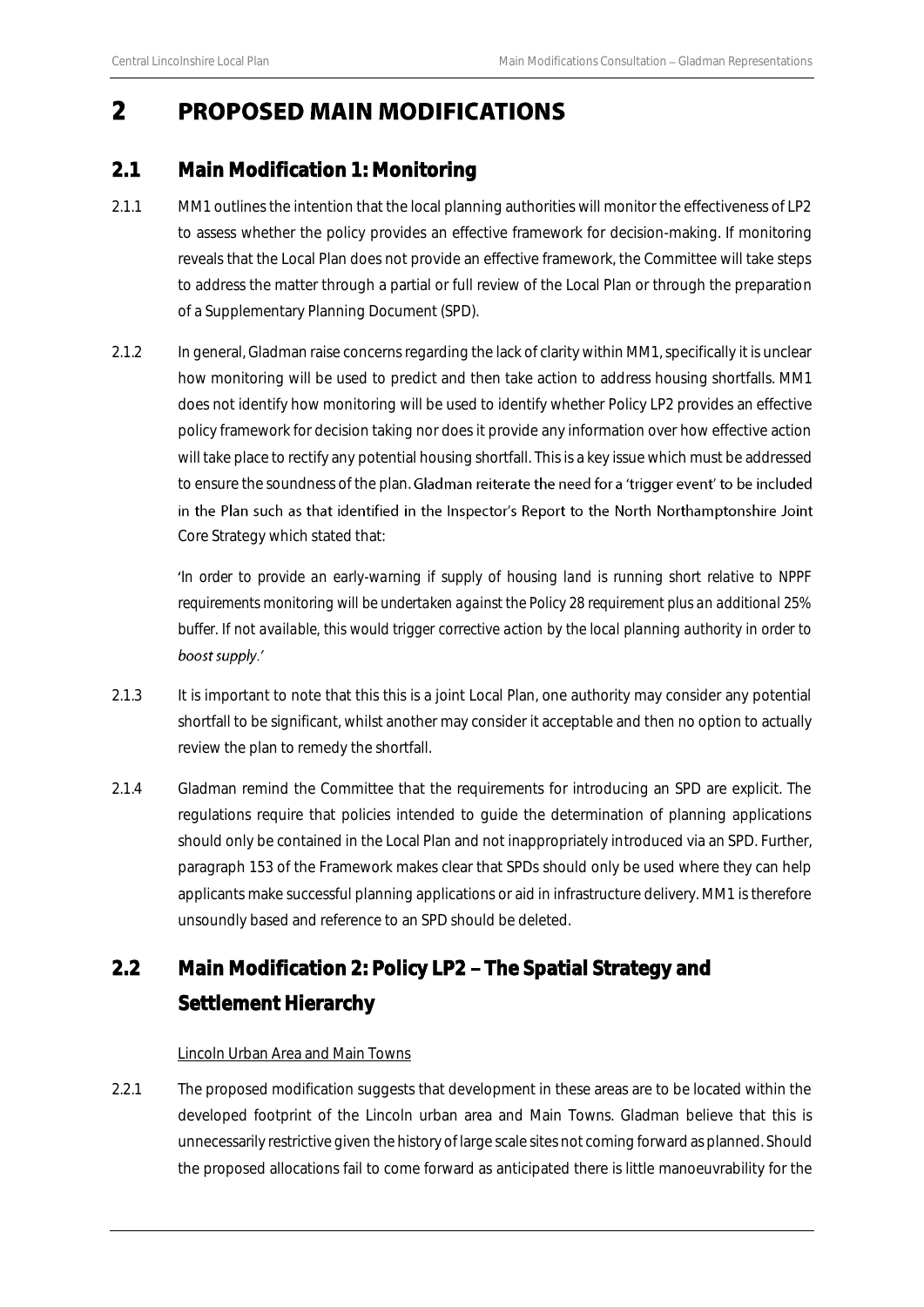Council's to identify any further housing sites in the Lincoln Urban Area and Main Towns. In addition, the demands set out to delivering additional housing growth in lower order settlements make it difficult to provide the flexibility required should sites in the higher order settlements fail to come forward.

#### *Scale of development*

- 2.2.2 In several instances Policy LP2 insinuates that development is unlikely to be supported if it is above a certain scale depending on where a settlement lies within the settlement hierarchy. Gladman believe that references to scale results in an unnecessarily restrictive policy and is not justified or effective.
- 2.2.3 Gladman reiterate the submissions made at the EiP that scale is only one such factor and should not be a determining factor as to whether a scheme is considered acceptable. The broader context of a scheme must be considered against all three strands of sustainability.

#### *Exceptional Circumstances*

2.2.4 Gladman do not approve of the exceptional circumstances test contained in Policy LP2. The Framework only seeks to prevent development in areas of high national importance i.e. National Parks, the Broads and Areas of Outstanding Natural Beauty, which have the highest status of protection in relation to landscape and scenic beauty. Paragraph 116 of the Framework makes clear that major developments in these areas should be refused unless exceptional circumstances are demonstrated. Gladman contend that the exceptional circumstances test is unjustified and should be deleted.

#### *Clear community support*

2.2.5 The modification does not provide any clarity on what constitutes a 'thorough, but proportionate, pre-application consultation exercise' and merely refers an applicant to contact the applicable local planning authority when in doubt. Whilst community consultation is important, the views of members of the public should be addressed through the decision making process as part of the consideration of all evidence relating to a planning application. Indeed, this appears to be the approach that would need to be taken in decision making across all of the other tiers in the settlement hierarchy where a 'clear community support' mechanism has not been proposed. Gladman maintain that this policy test would lead to a number of planning decisions where development is acceptable and sustainable on all matters, but could still be refused on the basis of a lack of 'clear community support' as a result of objections on matters that may not necessarily be justified in that they could be overcome through the planning process or are not based on planning matters. As a result, the 'clear community support approach' that is contained in Policy LP2 (as amended by draft MM2) is not in accordance with the Framework and is therefore unsound.

#### *Appropriate Locations*

2.2.6 The main modification provides further quidance over what the Committee considers to be 'appropriate locations'.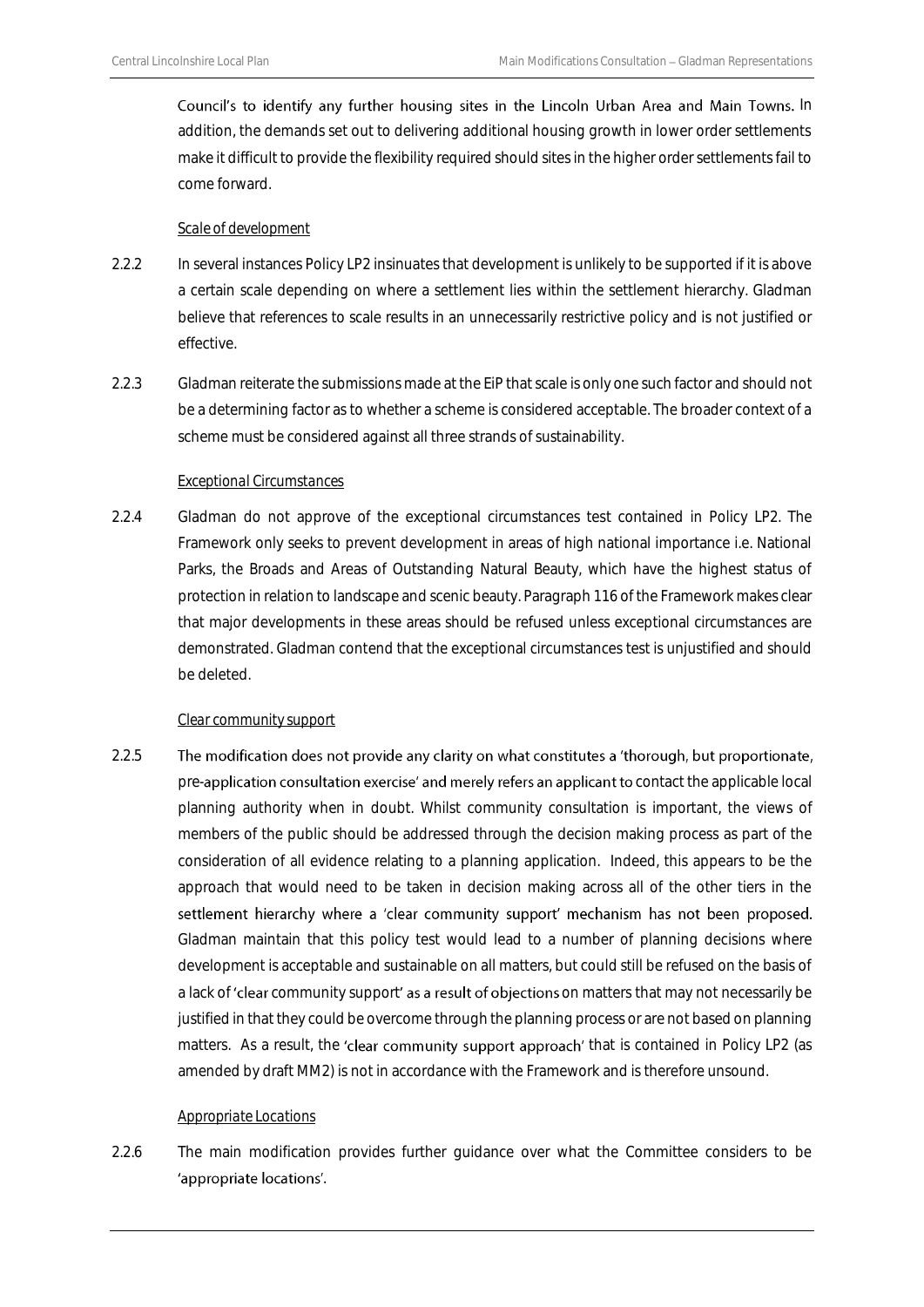2.2.7 Any landscape and built environment character policy must be predicated on a robust and comprehensive evidence base that can be used in the planning balance exercise advocated by the Framework. This should allow the Committee to assess whether the adverse impacts of the loss of such areas significantly and demonstrably outweigh the benefits of delivering full housing need. Each application must be judged on its own merits, once all the positives and negatives are weighed through the planning balance will a decision maker determine whether a proposed development is appropriate.

#### $2.2.8$  To qualify as an 'appropriate location', the site, if developed, would need to:

- Retain the core shape and form of the settlement;
- Not significantly harm the settlement's character and appearance; and -
- Not significantly harm the character and appearance of the surrounding countryside or the rural setting of the settlement.
- 2.2.9 In relation to retaining the core shape and form of the settlement, Gladman question what would happen in circumstances where this is not possible i.e. all logical land parcels have been filled in and the shape must change or there is a nationally protected site (i.e. SSSI) which would alter the form of the settlement through mitigation measures. Further clarity is also needed with regards to the definition of the 'surrounding countryside'. Does this relate to the site in question or the area of land beyond the development proposal. If the latter, this would simply act as a blanket restriction policy by the back door contrary to the PPG.
- 2.2.10 Gladman remind the Committee that paragraph 109 of the Framework sets out that the planning system should contribute to and enhance valued landscapes with advice in paragraphs 113 stating that local planning authorities should set criteria based policies against which proposals for any development on or affecting such sites should be judged. Paragraph 113 further highlights that distinctions should be made between the hierarchy of internal, national and locally designated sites so that their protection is commensurate with their status.
- 2.2.11 Gladman consider that opinions on landscape are highly subjective and therefore this policy is likely to lead to inconsistencies being made through the decision making process by the respective local planning authorities where there is no robust evidence base supporting landscape designations of particular significance.

## <span id="page-5-0"></span>2.3 Main Modification 3: Objectively Assessed Need

- 2.3.1 Whilst Gladman welcome the Committee's recognition that the housing target should not be seen as a ceiling figure, we remain of the opinion that the full Objectively Assessed Need (OAN) for housing will not be delivered through the Plan in its current form.
- 2.3.2 The Committee's OAN evidence identifies a housing need in the range of 1,432 1,780 dwellings per annum. Gladman reiterate the issue raised at the EiP that it is a significant concern that the proposed housing target does not correspond with the upper end of the OAN range set out in the Strategic Housing Market Assessment.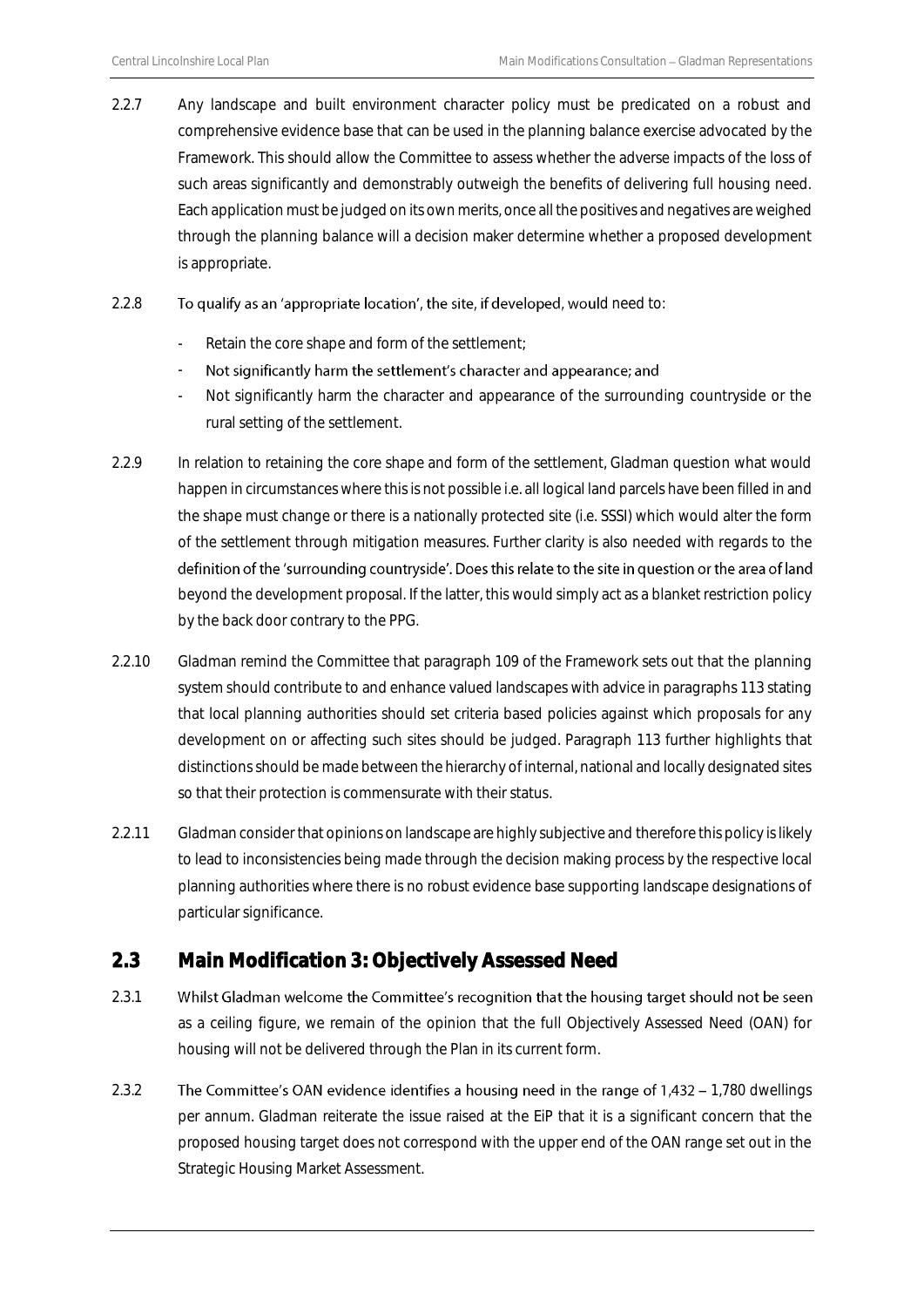- 2.3.3 The current mechanism for review does not provide any indication of how monitoring will trigger a review of the Plan. It would seem sensible that this issue be dealt with now to avoid the need to undertake a Local Plan review potentially within a short period of time following the adoption of the Plan. The Plan covers a number of local authority areas and it is therefore necessary for it to provide a clear approach for the purposes of consistency.
- 2.3.4 Accordingly, the housing target should be amended to reflect the upper end of the range contained in the evidence base and expressed as a minimum figure. Further housing sites must also be identified as allocations to ensure a responsive and flexible housing land supply can be demonstrated.
- 2.3.5 As raised during the discussions at the Main Matter 2 Hearing Session, whilst it is agreed that the final OAN figure to be contained within the Plan should be used for the purposes of any five-year housing land supply calculation, any reference to this (as now proposed through MM/3) should reflect the fact that this position has the potential to change if more up-to-date evidence points to a need for this during the plan period. This will ensure that the Plan can respond to any rapid change during the plan period as required by paragraph 14 of the Framework.

## <span id="page-6-0"></span>2.4 Main Modification 7: Categories 5-6 settlements - 10% or 15% **Growth**

- 2.4.1 Appendix 4 of the proposed modifications provides information to applicants and local communities on how Policy LP4 is expected to work in practice. It is noted that these settlements are expected to grow by 10% or 15%. Remaining growth in these settlements will take account of the following principles:
	- A) dwellings completed since 1 April 2012;
	- B) dwellings with planning permission yet to be built; and
	- C) any sites allocated through a 'made' neighbourhood plan.
- 2.4.2 Taking account of the fact that the Committee no longer considers the housing target contained in the CLLP to be a ceiling figure, Gladman would question why Policy LP4 continues to prevent further sustainable development opportunities being delivered above the proposed growth targets. If the strategic housing target for Central Lincolnshire is not considered to be a ceiling, then a ceiling figure should not be implemented on lower order settlements that provide opportunities for sustainable development to come forward and assist the local planning authorities in demonstrating a robust and responsive supply of housing land. Whilst the Committee considers that opportunities may be brought about if a proposal has 'community support' this mechanism will likely instil the idea on local communities that 10/15% is an absolute limit to development. Such an approach is not effective and therefore unsound.

### <span id="page-6-1"></span>2.5 Main Modification 8: Five year housing land supply

2.5.1 Whilst noting the information contained in the Committee's housing land supply tables for the Central Lincolnshire authorities, Gladman question whether North Kesteven District Council, West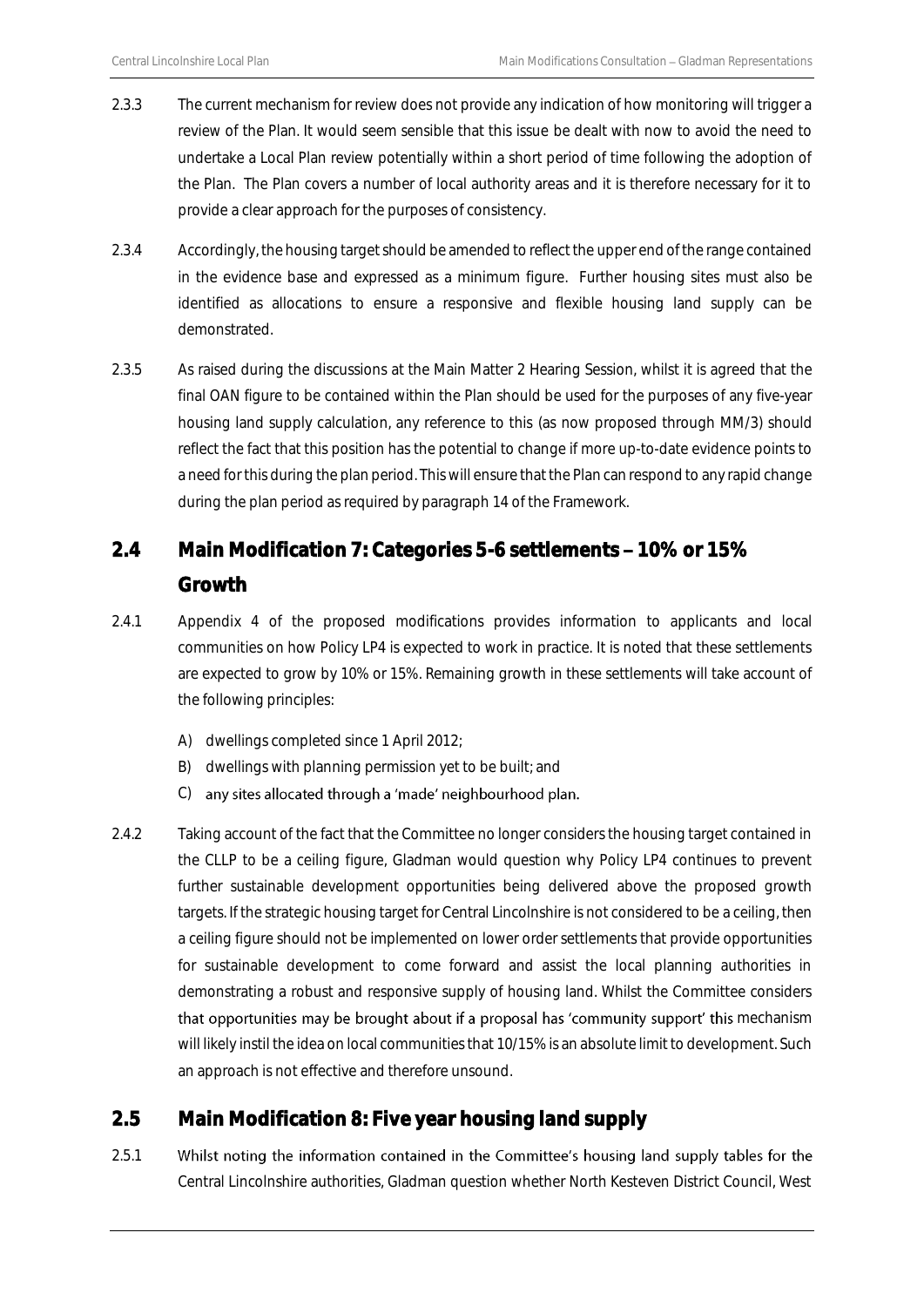Lindsey District Council and Lincoln City Council are able to demonstrate a robust 5 year housing land supply.

- 2.5.2 Through our submissions to the previous consultation exercises and our examination hearing statements, we have particularly questioned the delivery rates and the ability of the committed and proposed Sustainable Urban Extensions (SUEs) in the Central Lincolnshire area to deliver homes as anticipated due to the delays in delivery already experienced across Central Lincolnshire. Gladman submit that there is now a need to identify further deliverable housing sites, in sustainable locations within Central Lincolnshire to provide the additional housing that is needed now to significantly boost supply in the short to medium term. This approach will ensure that annual housing needs can still be met before the larger strategic allocations deliver on the ground.
- 2.5.3 Gladman do not consider MM8 to be soundly based as it would require all future housing land supply assessments to be calculated using the Liverpool method until 2021. It was confirmed by the Committee at the Matter 6 hearing session that they were not seeking the use of a stepped trajectory – the basis on which the plan was submitted was a trajectory that sought to meet an annual average requirement throughout the plan period. This is likely to be because they appreciate the impact that any alternative approach would have on the ability to deliver much needed housing, taking into account the requirements of the Framework to significantly boost housing supply and the risks to social and economic sustainability from undersupply.
- 2.5.4 The Committee's original intention has the potential to be a sound approach and should therefore be the one that is progressed through the final stages of the Plan's preparation. In order to achieve this, further sites in sustainable locations will need to be identified through positive allocations to ensure that the housing land supply position is not unnecessarily vulnerable in advance of the anticipated timescales for the strategic sites coming fully on stream within the trajectory.
- 2.5.5 There are sufficient sites available in sustainable locations that are not constrained by government policy contained in the NPPF and can therefore be allocated through the plan-making process to assist in meet OAN in full. This is simply not an effective policy response in the likely event that large scale strategic sites fail to come forward as envisaged. In order to set out the criteria for assessing the 5 year land supply position of the CLLP, Gladman have previously raised concerns regarding the use of the Liverpool methodology. It remains our view that the Committee should be using Sedgefield methodology and applying the buffer of 20% to the annual requirement (including the sum total of under delivery that has already been observed since the start of the plan period) in order to enable the delivery of the levels of housing that are needed now. The allocation of further sites in sustainable locations is required to support this goal.
- 2.5.6 Gladman note the recent Inspector's Report to the Scarborough Local Plan which introduced a main modification to ensure that the Plan is justified and effective, which required the five year supply at 1 April 2016 to be explicitly stated in the reasoned justification to HC1 along with an explanation as to how it has been calculated including reference to the shortfall in delivery in the period 2011 to 2016 being made up in the next five years, and the application of a 20% buffer to the base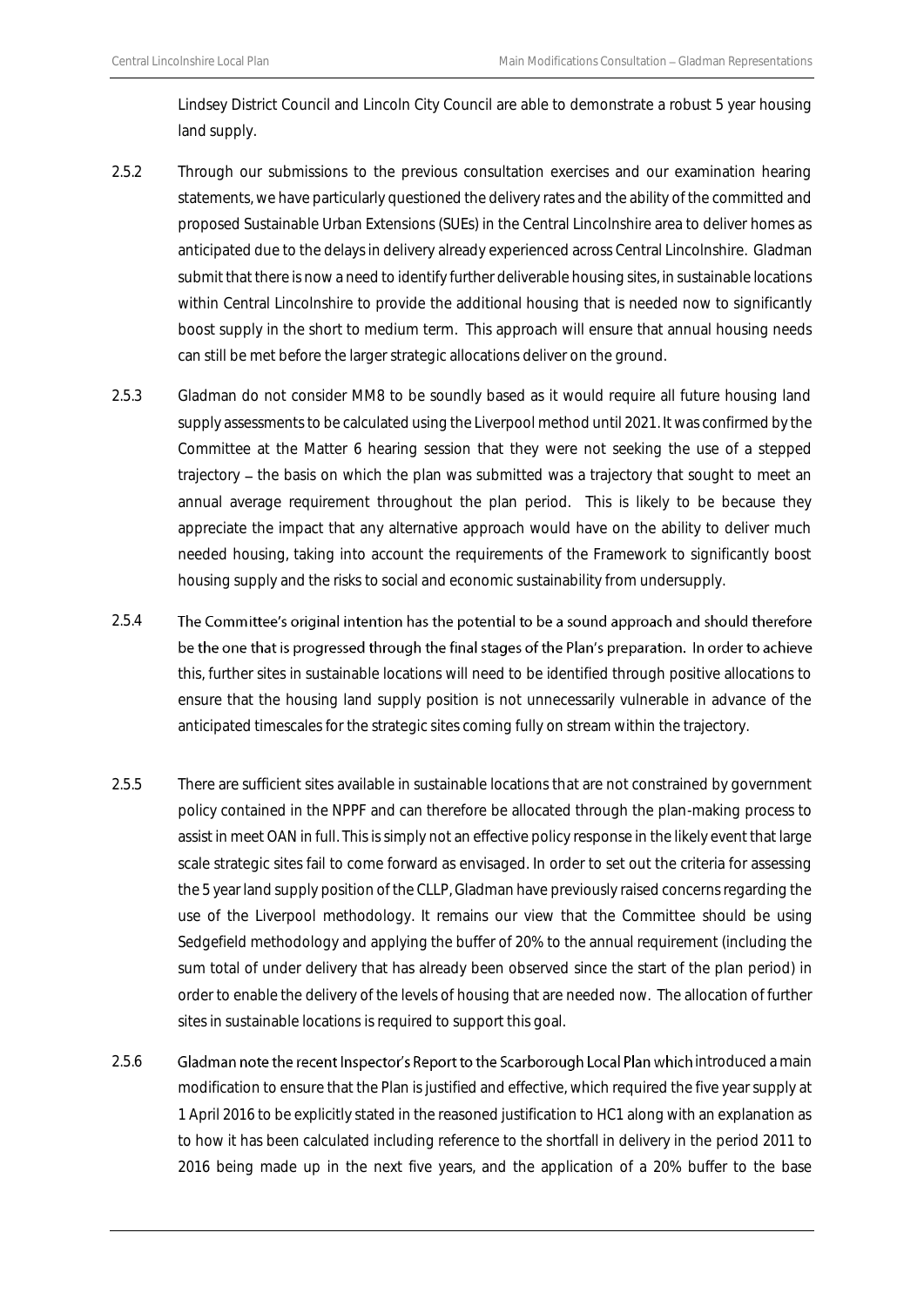requirement as well as to the shortfall. Of further importance, is that the Inspector in this instance identified that policy HC1 should be modified to include a positive approach to the consideration of housing proposals outside development limits of a scale and in locations well related to the settlement hierarchy if at any time during the plan period the Council is unable to demonstrate a five year supply of deliverable housing sites<sup>2</sup>. A similar approach is required in Central Lincolnshire to ensure that the Plan can be considered sound.

2.5.7 Whilst the CLLP does not advocate the use of settlement boundaries, the tests required to promote development proposals are relevant policies to the supply of housing. As such, Gladman consider that it is necessary to include a mechanism similar to the Scarborough Local Plan to ensure that the CLLP is consistent with the requirements set out in paragraph 182 of the Framework.

## <span id="page-8-0"></span>2.6 Main Modification 10: Policy LP4

- 2.6.1 Gladman object to the principle of maximising the re-use of brownfield land in the manner proposed which would preclude development coming forward on sustainable greenfield sites. The Committee should not be seeking to arbitrarily prevent sustainable development by only allowing development on greenfield land where there is insufficient brownfield land available.
- 2.6.2 As amended, the Policy states;

"In each settlement in categories 5-6 of the settlement hierarchy, a sequential test will be applied with priority given as follows:

- 1. Brownfield land or infill sites, in appropriate locations\*\*, within the developed footprint\*\* of the settlement
- 2. Brownfield sites at the edge of a settlement, in appropriate locations\*\*
- 3. Greenfield sites at the edge of a settlement, in appropriate locations\*\*(our emphasis)
- 2.6.3 Whilst the principle of brownfield development is supported, the sequential test approach advocated in the CLLP is not in accordance with paragraph 111 of the Framework, Local Plans should 'encourage' the effective use of land by re-using land that has been previously developed. The Framework does not state that development on brownfield land should be prioritised as is the case here. Accordingly, Policy LP4 as amended is not justified nor is it consistent with national planning policy. Gladman recommend that the sequential test approach referred to in Policy LP4 is deleted.

## <span id="page-8-1"></span>2.7 Housing Trajectory

1

2.7.1 Whilst Gladman welcome the inclusion of a trajectory, we disagree with the accuracy and reliability of the updated version that has been proposed through the main modifications. The trajectory should be altered to reflect the comments above and the need to include further allocations within the plan to achieve the former. It would be more beneficial if a table is provided in appendix 3

<sup>&</sup>lt;sup>2</sup> Inspector's Report to the Scarb[orough Local Plan paragraph 138 -](http://uploads.scarborough.gov.uk/localplanexamination/docs/Report_on_the_Examination_into_the_Scarborough_Borough_Local_Plan_Feb2017.pdf) 140.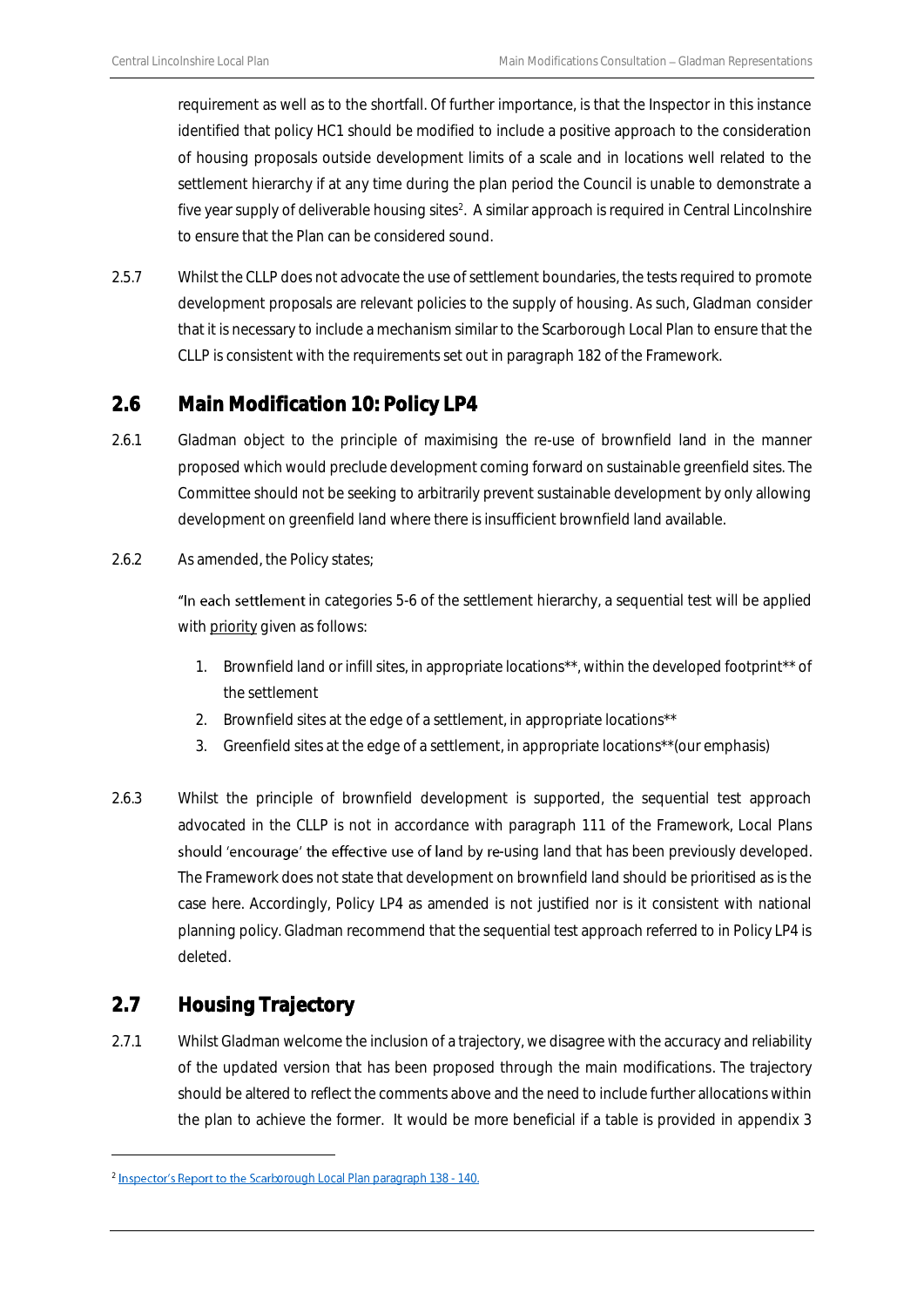detailing the expected delivery of each individual site commitment. This information would assist the Committee in undertaking its monitoring duties to identify whether sites have undelivered and what action is needed to address any slippage. It is also an approach that would ensure that local plan monitoring formulated from a clear baseline and will be suitably transparent for land owners and developers with interests in the area.

### <span id="page-9-0"></span>2.8 Main Modifications 23 and 26: Ecosystem Services Approach

- 2.8.1 The above modifications state that major development should adopt an ecosystem services approach. The 'Reason for Change' column indicates that this approach has been added to appendix d.
- 2.8.2 It is noted that the definition has not been included in the main modifications. It is important that this is added to the glossary of the Local Plan to ensure that these policies provide a clear indication of how a decision maker should react to a development proposal in accordance with paragraph 154 of the Framework.